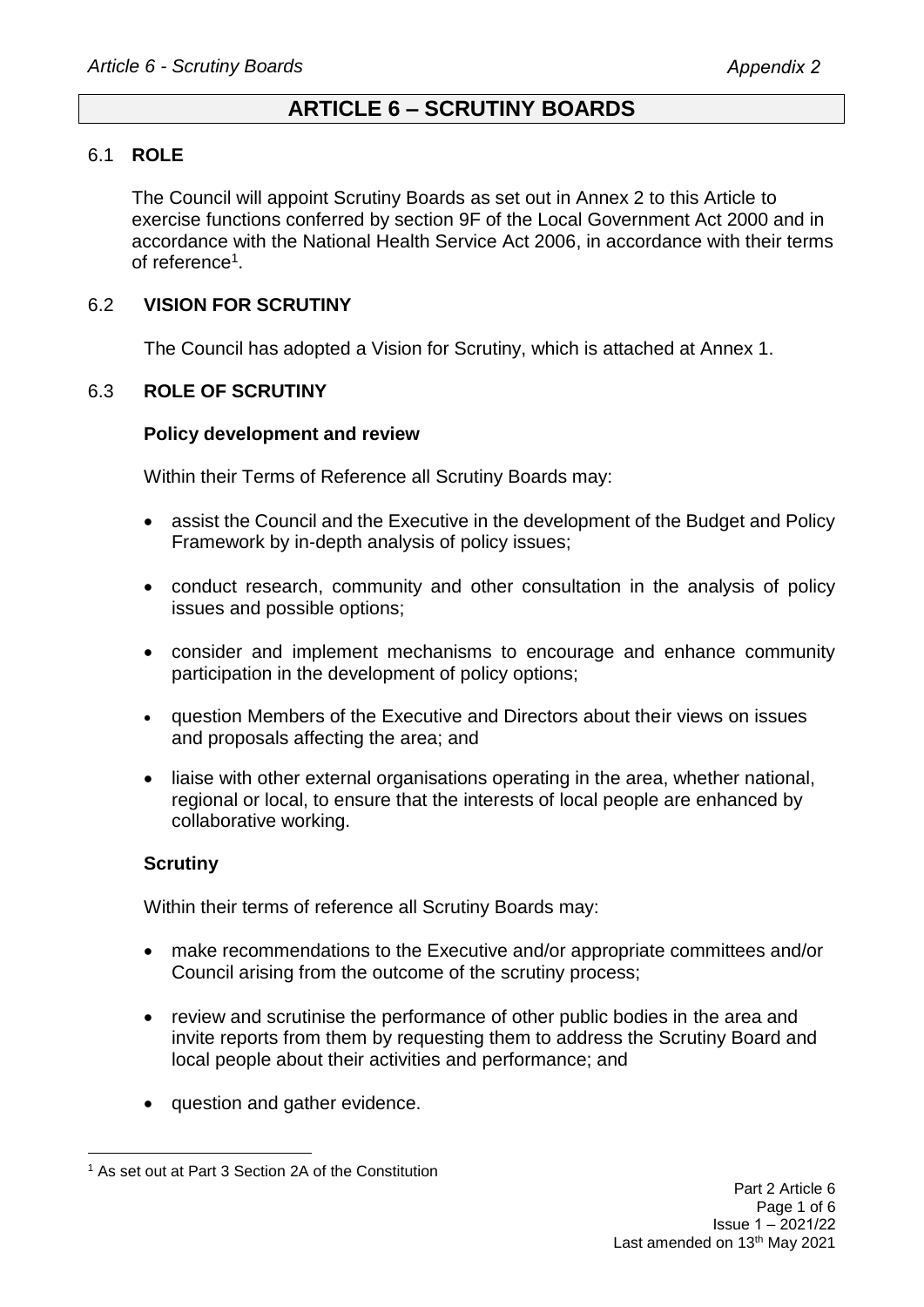### *Article 6 - Scrutiny Boards*

## 6.4 **SCRUTINY OFFICER**

The Council has designated the post of Head of Democratic Services, as Scrutiny Officer<sup>2</sup>.

The functions of the Scrutiny Officer are:

- (a) to promote the role of the Scrutiny Boards;
- (b) to provide support to the Scrutiny Boards and their members<sup>3</sup>;

(c) to provide support and guidance to Members (including Executive Members), and officers<sup>4</sup>, in relation to the Scrutiny Boards' functions;

(d) to report to Council<sup>5</sup> annually about how the authority has carried out its overview and scrutiny functions.

### 6.5 **PROCEEDINGS**

Scrutiny Boards will conduct their proceedings in accordance with the Scrutiny Board Procedure Rules set out in Part 4 of this Constitution.

### 6.6 **MEMBERSHIP**

Members shall be appointed in accordance with the Scrutiny Board Procedure Rules.

Scrutiny Boards shall co-opt members in accordance with the Scrutiny Board Procedure Rules.

# 6.7 **SCRUTINY BOARD CHAIRS**

The Chair of each of the Scrutiny Boards shall be appointed in accordance with the Council Procedure Rules.

Group spokespersons shall not be appointed to Chair a Scrutiny Board which corresponds to the same portfolio.<sup>6</sup>

• The Scrutiny Board with responsibility for health shall nominate Members to any joint overview and scrutiny committee appointed by the authority.<sup>7</sup>

<sup>2</sup> Under Section 9FB Local Government Act 2000.

<sup>&</sup>lt;sup>3</sup> The Scrutiny Officer shall exercise overall responsibility for the finances made available to Scrutiny Boards.

<sup>4</sup> The Scrutiny Officer shall exercise overall responsibility for the work programme of the officers employed to support the work of the Scrutiny Boards.

<sup>5</sup> After consultation with the relevant Scrutiny Chairs

<sup>&</sup>lt;sup>6</sup> This does not apply to those groups who have less than 10% of the membership of the Council

<sup>&</sup>lt;sup>7</sup> such nominations to reflect the political balance of the Board.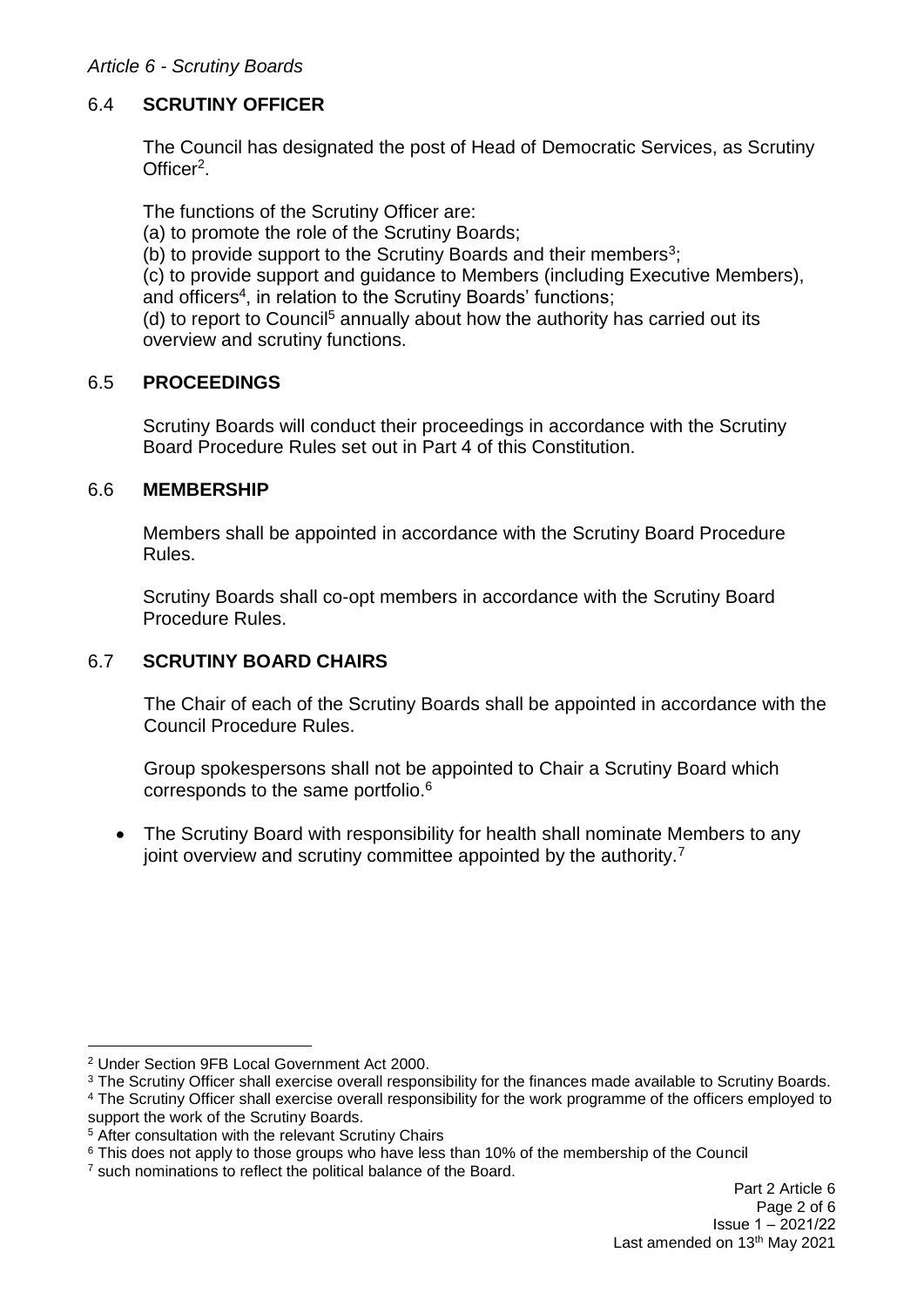# **Vision for Scrutiny at Leeds**

To achieve this Scrutiny will follow the nationally agreed 'Four Principles of Good Scrutiny';

- 1. Provide 'critical friend' challenge to decision makers, through holding them to account for decisions made, engaging in policy review and policy development;
- 2. Promote Scrutiny as a means by which the voice and concerns of the public can be heard;
- 3. Ensure Scrutiny is carried out by 'independent minded' Board members;
- 4. Improve public services by ensuring reviews of policy and service performance are focused.

To succeed Council recognises that the following conditions need to be present;

- Parity of esteem between the Executive and Scrutiny
- Co-operation with statutory partners
- Member leadership and engagement
- Genuine non-partisan working
- Evidence based conclusions and recommendations
- Effective dedicated officer support
- Supportive Directors and senior officer culture

*Council agrees that it is incumbent upon Scrutiny Boards to recognise that resources to support the Scrutiny function are, (like all other Council functions), under considerable pressure and that requests from Scrutiny Boards cannot always be met. Therefore Council agrees that constructive consultation should take place between the Executive and Scrutiny about the availability of resources prior to any work being undertaken.* 

*Consequently, when establishing their work programmes Scrutiny Boards should* 

- *Seek the advice of the Scrutiny officer, the relevant Director and Executive Member about available resources*
- *Avoid duplication by having a full appreciation of any existing forums already having oversight of, or monitoring a particular issue (e.g. Plans Panel, Housing Advisory Board, established member working groups, other Scrutiny Boards)*
- *Ensure any Scrutiny undertaken has clarity and focus of purpose and will add value and can be delivered within an agreed time frame.*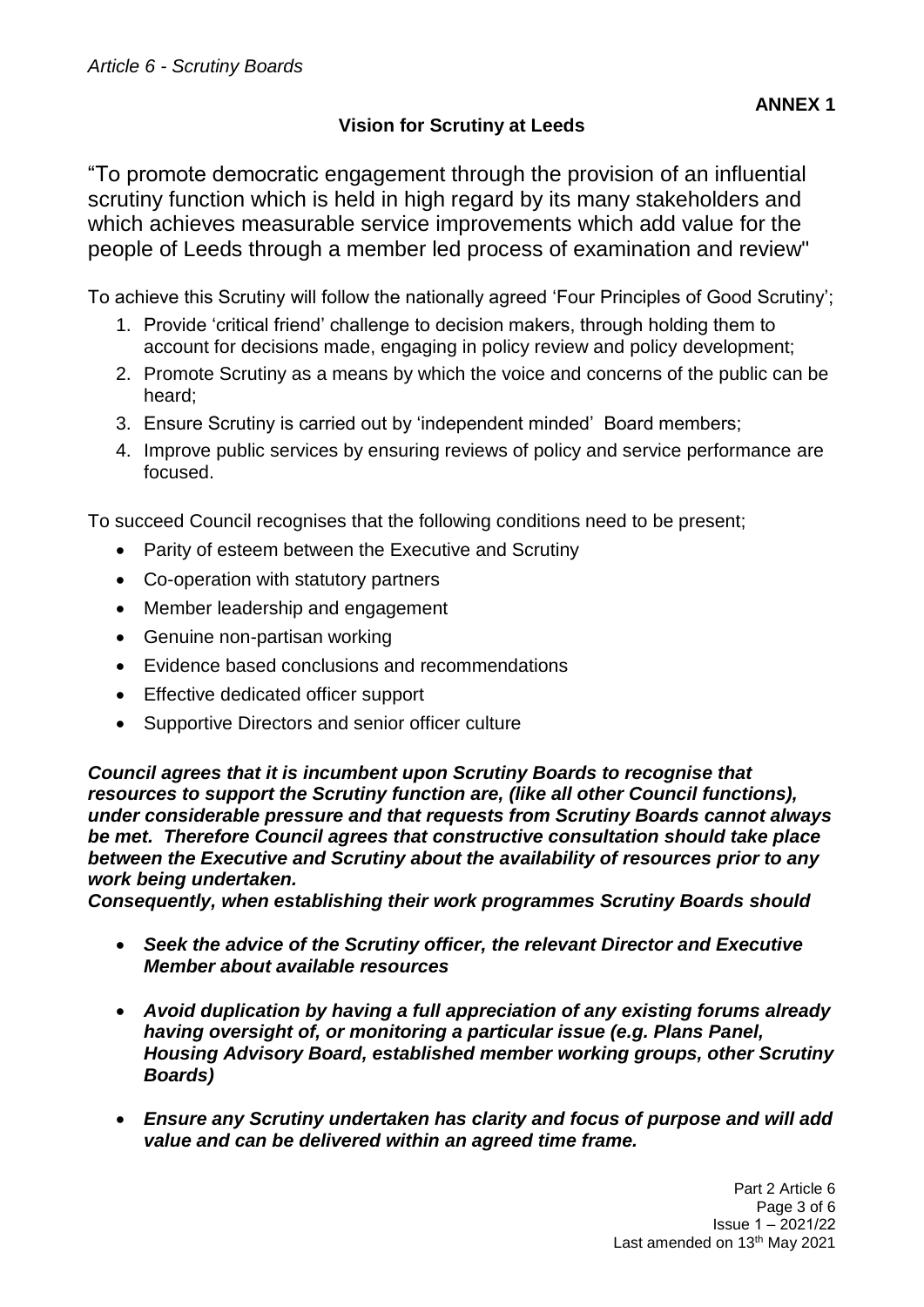| <b>Scrutiny Board</b>                                               | <b>External oversight</b>                                                                                                                                                                                                          | Officer oversight (by reference to the Officer Delegation Scheme)                                                                                                                   |                                                                                                                                                                                                                                     |
|---------------------------------------------------------------------|------------------------------------------------------------------------------------------------------------------------------------------------------------------------------------------------------------------------------------|-------------------------------------------------------------------------------------------------------------------------------------------------------------------------------------|-------------------------------------------------------------------------------------------------------------------------------------------------------------------------------------------------------------------------------------|
|                                                                     |                                                                                                                                                                                                                                    | <b>Council Functions</b>                                                                                                                                                            | <b>Executive Functions</b>                                                                                                                                                                                                          |
| <b>Strategy and</b><br><b>Resources</b>                             |                                                                                                                                                                                                                                    | <b>Chief Executive</b><br><b>Director of Resources</b><br><b>Chief Officer (Financial Services)</b><br><b>City Solicitor</b><br>Director of Communities, Housing and<br>Environment | Chief Executive (1-3)<br>Director of Resources (1-7)<br>City Solicitor (1-3)<br>Chief Officer (Financial Services)(1-5)<br>Director of Communities, Housing and Environment (2, $15 - 17$ )<br>Director of City Development (8, 11) |
| Infrastructure,<br><b>Investment and</b><br><b>Inclusive Growth</b> | Risk management authorities<br>(defined by S6 Flood and<br>Water Management Act 2010)                                                                                                                                              | Director of City Development<br><b>Chief Planning Officer</b>                                                                                                                       | Chief Executive (4)<br>Director of City Development (1, 3-5a&b, 6 & 7, 9-10, 14)<br>Chief Planning Officer (1-4)<br>Director of Children and Families (2(e))                                                                        |
| Environment,<br><b>Housing and</b><br><b>Communities</b>            | Responsible authorities<br>(defined by S5 Crime and<br>Disorder Act 1998)                                                                                                                                                          | None                                                                                                                                                                                | Director of Communities, Housing and Environment (1, 3-14,<br>$18-20$<br>Director of Resources (8-12)<br>Director of City Development (2)                                                                                           |
| <b>Children and Families</b>                                        |                                                                                                                                                                                                                                    | Director of Children and Families                                                                                                                                                   | Director of Children and Families (1, 2(a-d & f), 3)<br>Programme Director Strengthening Families, Protecting<br>Children $(1 - 3)$                                                                                                 |
| Adults, Health and<br><b>Active Lifestyles</b>                      | Relevant NHS bodies or health<br>service providers including:-<br><b>NHS England</b><br><b>NHS Leeds Clinical</b><br><b>Commissioning Group</b><br>Local NHS Trusts and other<br>NHS service providers<br><b>Healthwatch Leeds</b> | None                                                                                                                                                                                | Director of Adults and Health (1 - 8)<br>Director of Public Health (1-6)<br>Director of City Development (12&13)                                                                                                                    |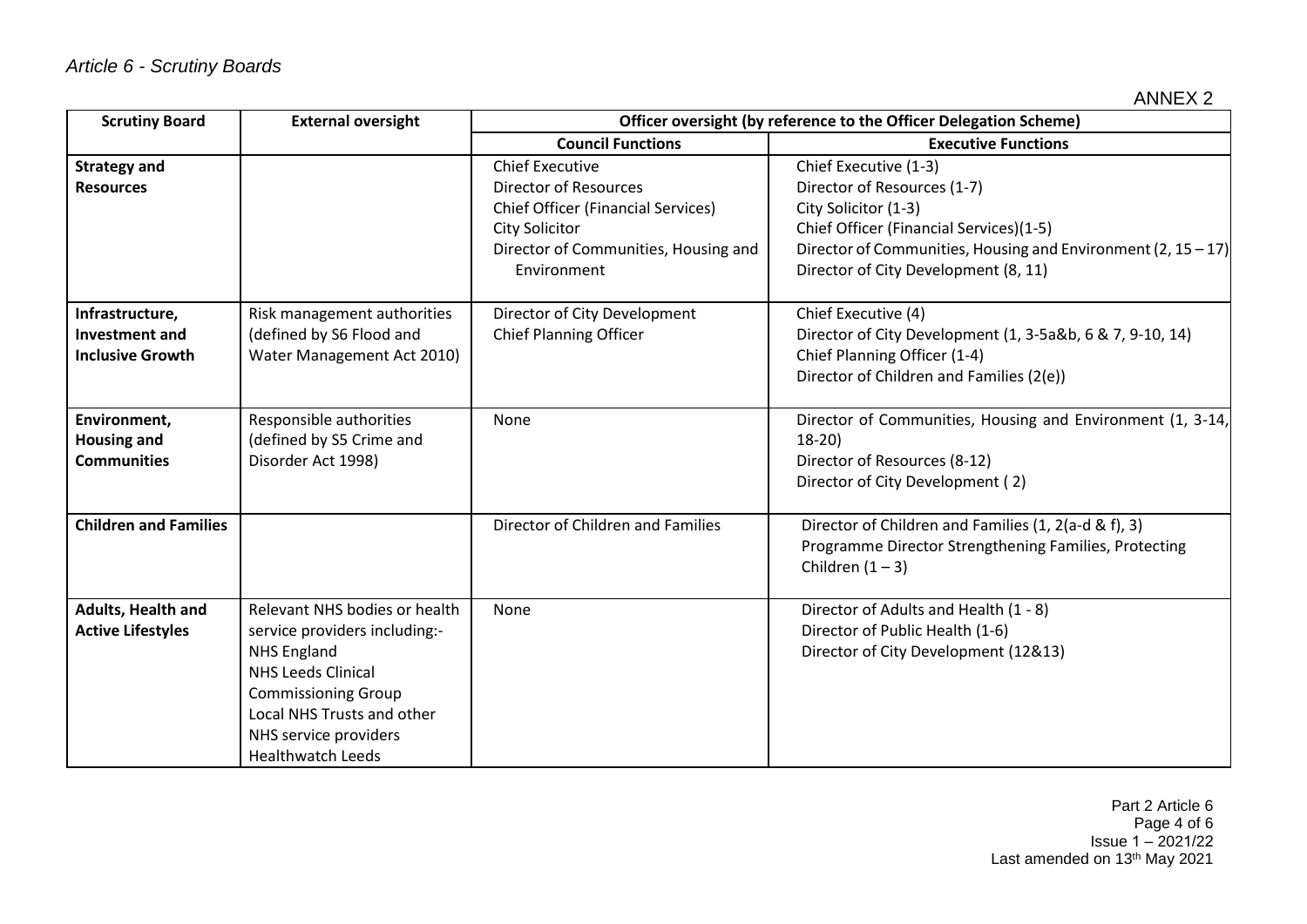## SPECIAL RESPONSIBILITIES OF SCRUTINY BOARDS

### **1 – Flood risk Management**

### **The Scrutiny Board (Infrastructure, Investment and Inclusive Growth) is allocated special responsibility for flood risk management** namely:-

 $\bullet$  To review and scrutinise the exercise by risk management authorities<sup>8</sup> of flood risk management functions<sup>9</sup> which may affect the Leeds City Council area<sup>10</sup>.

### **2 – Crime and Disorder**

## **The Scrutiny Board (Environment, Housing and Communities) is allocated special responsibility for crime and disorder** namely:-

- $\bullet$  To exercise the functions of a crime and disorder committee<sup>11</sup>, including the following:
	- a) To review or scrutinise the exercise of crime and disorder functions<sup>12</sup> by responsible authorities<sup>13</sup>; and
	- b) To review or scrutinise any local crime or disorder matter<sup>14</sup> raised by a Member.

## **3 – Health**

## **The Scrutiny Board (Adults, Health and Active Lifestyles) is allocated special responsibility for health** namely:-

- to review and scrutinise any matter relating to the planning, provision and operation of the health service in its area and to make reports and recommendations on any such matter it has reviewed or scrutinised;
- to comment on, make recommendations about, or report to the Secretary of State in writing about such proposals as are referred to the authority by a relevant NHS body or a relevant health service provider;
- to respond to consultation by any relevant NHS body or health service provider; and

b) the misuse of drugs, alcohol and other substances in that area

<sup>8</sup> As defined by Section 6 Flood and Water Management Act 2010

<sup>&</sup>lt;sup>9</sup> As defined by Section 4 Flood and Water Management Act 2010

<sup>10</sup> In accordance with Section 9FH Local Government Act 2000

<sup>11</sup> In accordance with Section 19 Police and Justic Act 2006

<sup>12</sup> As defined by Section 6 Crime and Disorder Act 1998 (formulating and implementing crime and disorder strategies)

<sup>&</sup>lt;sup>13</sup> These are the authorities responsible for crime and disorder strategies set out in Section 5 Crime and Disorder Act 1998.

<sup>14</sup> Any matter concerning –

a) crime and disorder (including in particular forms of crime and disorder that involve anti-social behaviour or other behaviour adversely affecting the local environment); or